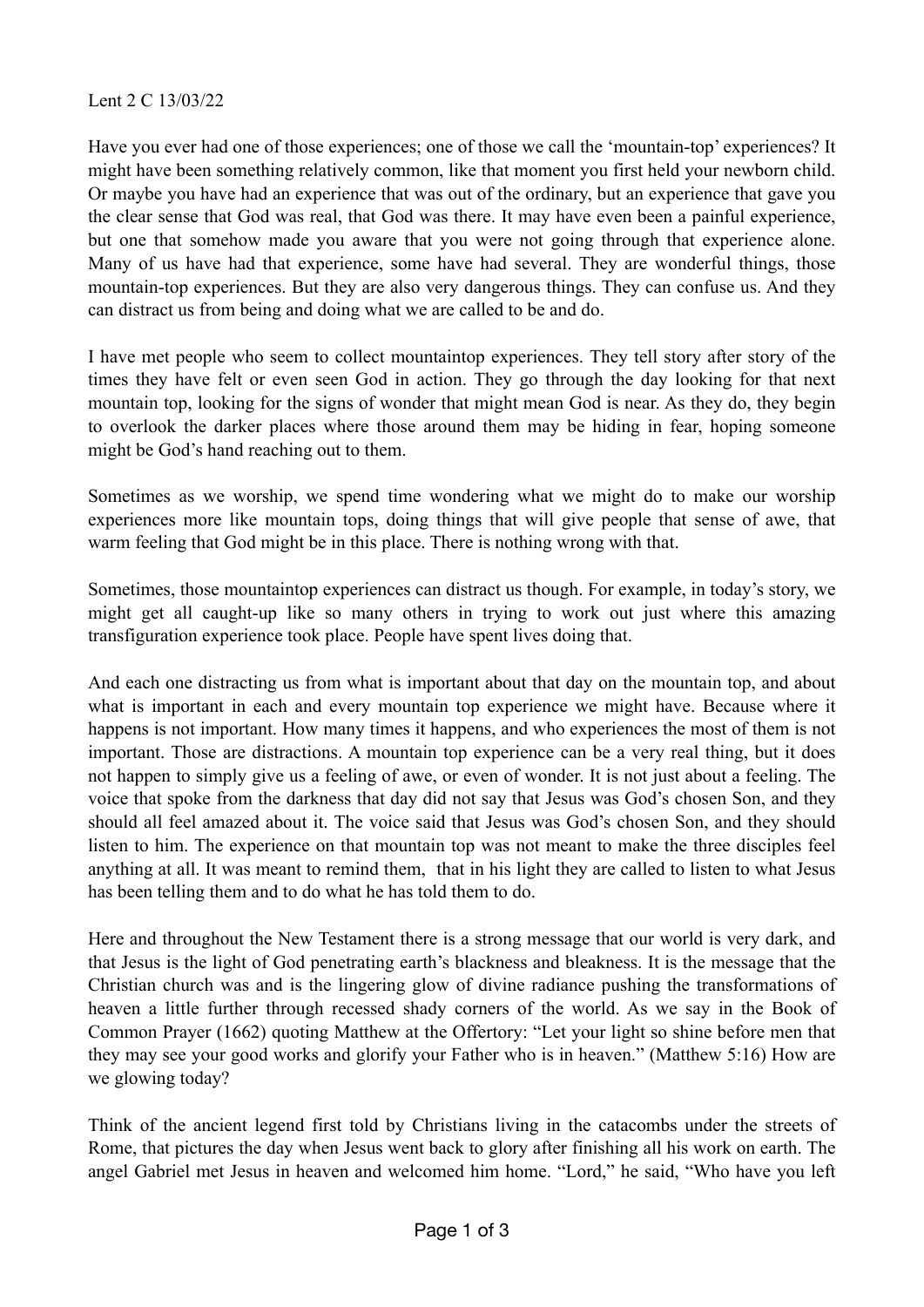behind to carry on your work?" Jesus told him about the disciples: the little band of fishermen, farmers, and housewives.

"But Lord," said Gabriel, "what if they fail you?! What if they lose heart, or drop out?! What if things get too rough for them, and they let you down?" Jesus replied, "Then all I have done will come to nothing!" "But don't you have a backup plan?" Gabriel asked. "Isn't there something else to keep it going, to finish your work?" "No," said Jesus, "there was no backup plan. The church was it. There was nothing else." "Nothing else?" asked Gabriel. "But what if they fail?" And the early Christians knew Jesus' answer. "They won't fail, Gabriel," he said. "They won't fail!" Isn't that a marvellous thing?! Here are the Christians of Rome, dug into the earth like moles, tunnelling out of sight because of the terrors of Nero up above. They are nothing in that world! They are poor, despised, and insignificant! Yet they know the promise of Jesus: "You won't fail! You're my people, and you won't fail!" It is like the story told of a man walking through the Royal Melbourne Show when he met a tiny girl. She was carrying a great big fluff of fairy floss on a stick, almost as large as herself! He said to her, "How can a little girl like you eat all that fairy floss?! "Well," she said to him, "I'm really much bigger on the inside than I am on the outside!"

So it is to be with with us. By listening to what Jesus has told us what to do, on the outside, we seem to be nothing, like Jesus' helpless disciples below the mountain of the Transfiguration, but on the inside, we are as big as the kingdom and the power and the glory of your God.

Transfiguration — transformation — what would our community be without us? Kew Primary School, Trinity Grammar School and the many community organisations that were born here or thrived here or influenced by past and present parishioners. What would our area be like without Holy Trinity Kew? Where would our nation be without the conscience and acts of the people of God? There is a marvellous little story tucked away in the pages of Edward Gibbon's seven-volume work, *The Decline and Fall of the Roman Empire*. It tells of a humble little monk named Telemachus living out in the farming regions of Asia.

Telemachus had no great ambitions in life. He loved his little garden and tilled it through the changing seasons. But one day in the year 391 AD, he felt a sense of urgency, a call of God's direction in his life. Although he did not know why, he felt that God wanted him to go to Rome, the heart and soul of the empire. In fact, the feelings of such a call frightened him but he went anyway, praying along the way for God's direction.When he finally got to the city, it was in an uproar! The armies of Rome had just come home from the battlefield in victory and the crowds were turning out for a great celebration. They flowed through the streets like a tidal wave and Telemachus was caught in their frenzy and carried into the Colosseum.

He had never seen a gladiator contest before but his heart sickened. Down in the arena, men hacked at each other with swords and clubs. The crowds roared at the sight of blood and urged their favourites on to the death. Telemachus could not stand it. He knew it was wrong; this wasn't the way God wanted people to live or to die. Little Telemachus worked his way through the crowds to the wall down by the arena. "In the name of Christ, forbear!" he shouted. Nobody heard him, so he crawled up onto the wall and shouted again: "In the name of Christ, forbear!" This time the few who heard him only laughed. But Telemachus was not to be ignored. He jumped into the arena and ran through the sands toward the gladiators. "In the name of Christ, forbear!" The crowds laughed at the silly little man and threw stones at him. Telemachus, however, was on a mission. He threw himself between two gladiators to stop their fighting. "In the name of Christ, forbear!" he cried.